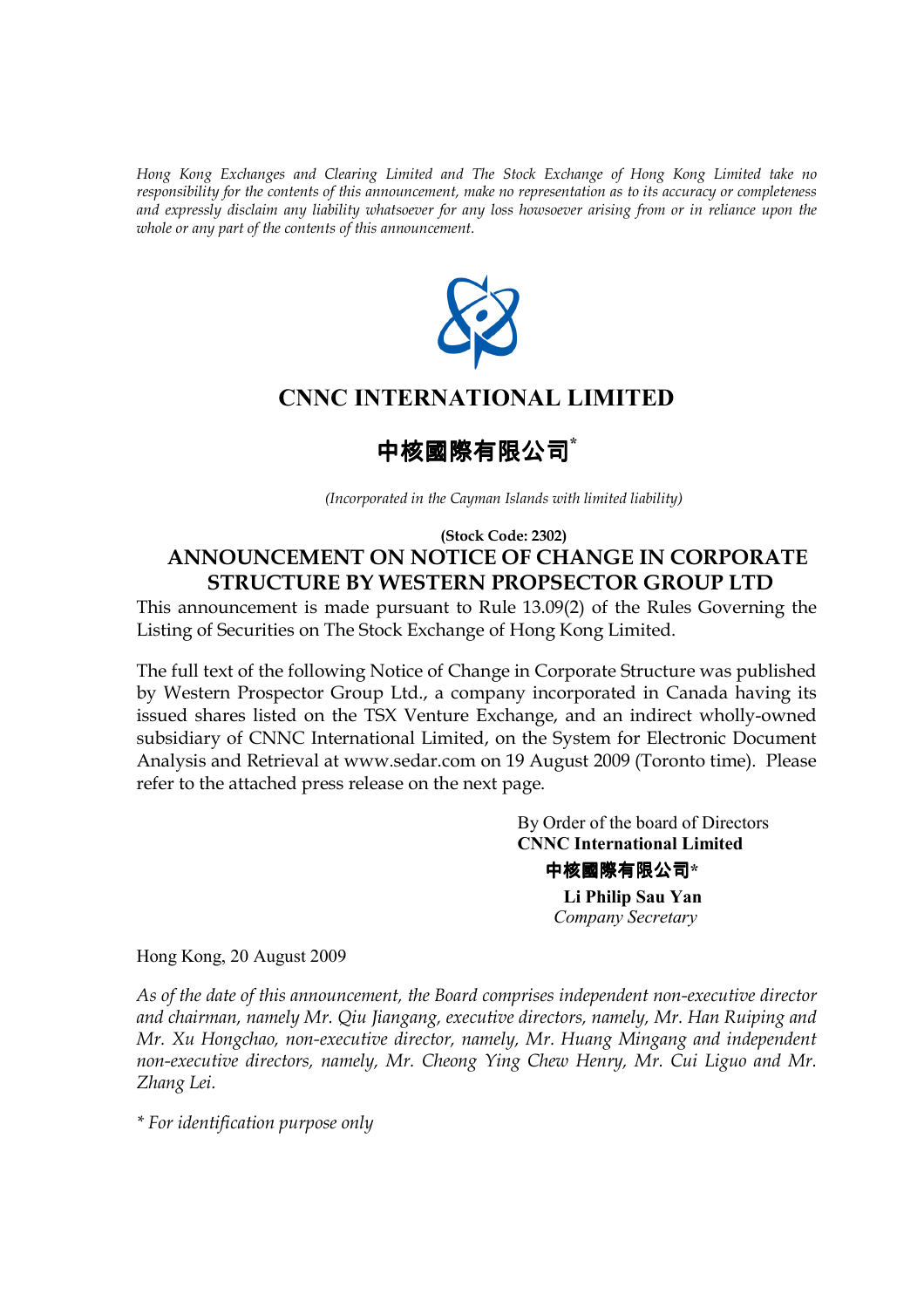#### **Notice of Change in Corporate Structure**

#### **Pursuant to Section 4.9 of National Instrument 51-102**

#### **Item 1 Names of the Parties to the Transaction**

 The following were parties to an amalgamation: (i) Western Prospector Group Ltd. ("**Western Prospector**") and 0856656 B.C. Ltd. ("**0856656**"), a wholly-owned subsidiary of First Development Holdings Corporation ("**First Development**").

#### **Item 2 Description of the Transaction**

On August 14, 2009, Western Prospector completed a going-private transaction by way of an amalgamation between Western Prospector and 0856656 (the "**Amalgamation**"), pursuant to the terms of an amalgamation agreement dated July 16, 2009. The amalgamation agreement was approved by shareholders of Western Prospector at a special meeting held on August 14, 2009. Pursuant to the terms of the amalgamation agreement, shareholders of Western Prospector received, for each Western Prospector share, one Class A redeemable preference share issued from the resulting amalgamated company that carries with it (i) a right to convert Class A redeemable preference shares to common shares of the amalgamated entity on a basis of 38,042,666 Class A redeemable preference shares for one common share of the amalgamated entity and (ii) a right to redeem Class A redeemable preference shares on the basis of C\$0.56 for each Class A redeemable preference share.

The amalgamated entity will continue to carry on business under the name "Western Prospector Group Ltd.". First Development now holds 100% of the common shares of the new Western Prospector Group Ltd.

The common shares of Western Prospector were delisted from the TSX Venture Exchange at the close of business on August 18, 2009.

#### **Item 3 Effective Date of the Transaction**

August 14, 2009.

### **Item 4 Names of each Party, if any, that ceased to be a Reporting Issuer after the Transaction and of each Continuing Entity**

Western Prospector is applying to cease to be a reporting issuer.